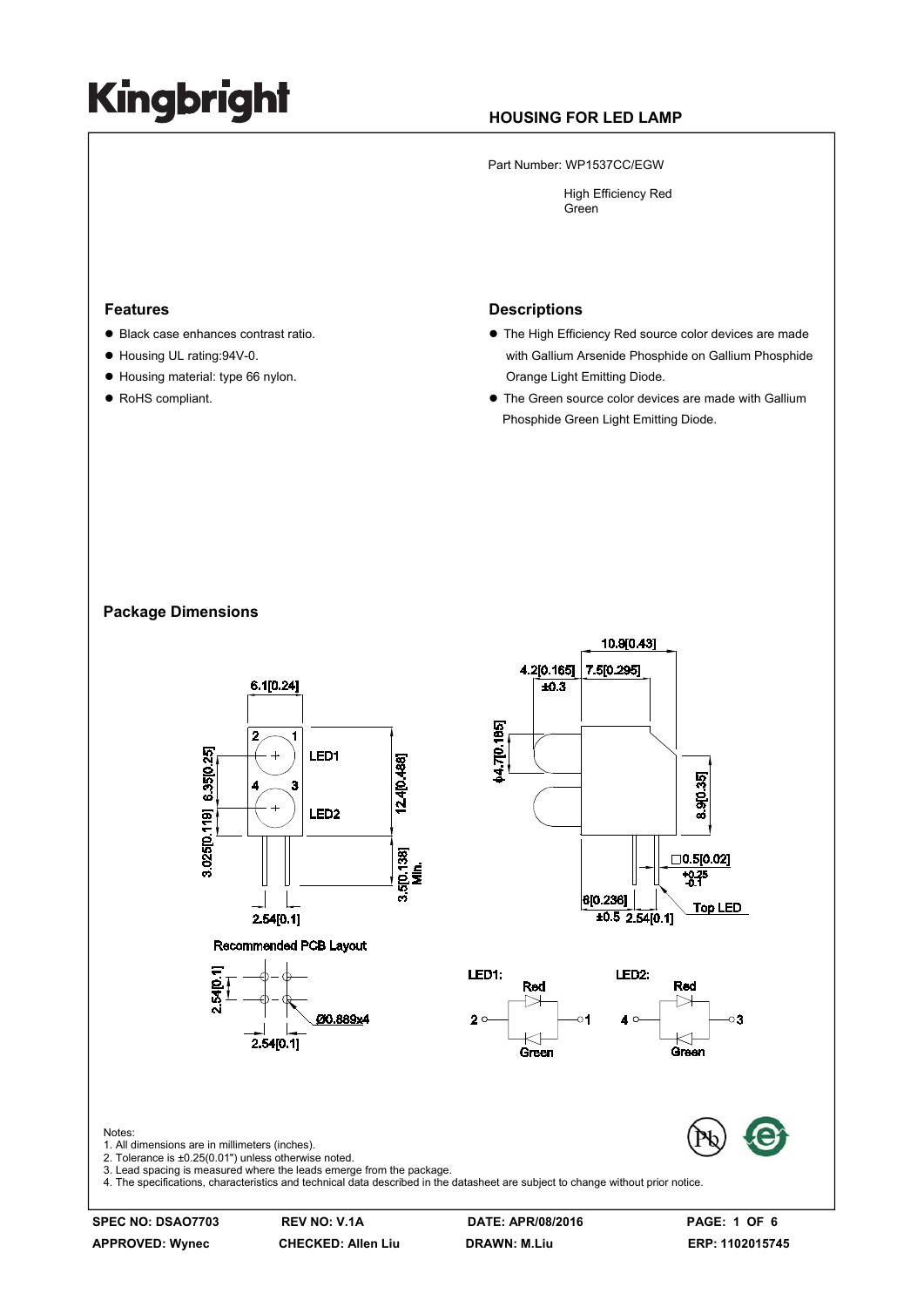#### **Selection Guide**

| Part No.     | <b>Emitting Color (Material)</b> | Lens Type      | Iv (mcd) [2]<br>@ 20mA |       | <b>Viewing</b><br>Angle [1] |
|--------------|----------------------------------|----------------|------------------------|-------|-----------------------------|
|              |                                  |                | Min.                   | Typ.  | 201/2                       |
| WP1537CC/EGW | High Efficiency Red (GaAsP/GaP)  | White Diffused | 12                     | 25    | $60^{\circ}$                |
|              |                                  |                | $*6$                   | $*15$ |                             |
|              | Green (GaP)                      |                | 10                     | 25    |                             |
|              |                                  |                | $*10$                  | $*25$ |                             |

Notes:

1. θ1/2 is the angle from optical centerline where the luminous intensity is 1/2 of the optical peak value.

2. Luminous intensity / luminous Flux: +/-15%.

\* Luminous intensity value is traceable to CIE127-2007 standards.

#### **Electrical / Optical Characteristics at TA=25°C**

| Symbol              | <b>Parameter</b>         | <b>Emitting Color</b>               | Typ.       | Max.       | <b>Units</b> | <b>Test Conditions</b> |
|---------------------|--------------------------|-------------------------------------|------------|------------|--------------|------------------------|
| λpeak               | Peak Wavelength          | High Efficiency Red<br>Green        | 627<br>565 |            | nm           | $IF=20mA$              |
| λD [1]              | Dominant Wavelength      | High Efficiency Red<br>Green        | 617<br>568 |            | nm           | $IF=20mA$              |
| $\Delta\lambda$ 1/2 | Spectral Line Half-width | High Efficiency Red<br>Green        | 45<br>30   |            | nm           | $IF=20mA$              |
| С                   | Capacitance              | <b>High Efficiency Red</b><br>Green | 15<br>15   |            | pF           | $V_F = 0V$ : f = 1 MHz |
| VF [2]              | <b>Forward Voltage</b>   | High Efficiency Red<br>Green        | 2<br>2.2   | 2.5<br>2.5 | ٧            | $IF=20mA$              |

Notes:

1. Wavelength: +/-1nm.

2. Forward Voltage: +/-0.1V.

3. Wavelength value is traceable to CIE127-2007 standards.

4. Excess driving current and / or operating temperature higher than recommended conditions may result in severe light degradation or premature failure.

#### **Absolute Maximum Ratings at TA=25°C**

| <b>Parameter</b>                | <b>High Efficiency Red</b>           | Green | <b>Units</b> |  |  |
|---------------------------------|--------------------------------------|-------|--------------|--|--|
| Power dissipation               | 75                                   | 62.5  | mW           |  |  |
| DC Forward Current              | 30                                   | 25    | mA           |  |  |
| Peak Forward Current [1]        | 160                                  | 140   | mA           |  |  |
| Operating / Storage Temperature | -40 $^{\circ}$ C To +85 $^{\circ}$ C |       |              |  |  |
| Lead Solder Temperature [2]     | 260°C For 3 Seconds                  |       |              |  |  |
| Lead Solder Temperature [3]     | 260°C For 5 Seconds                  |       |              |  |  |

Notes:

1. 1/10 Duty Cycle, 0.1ms Pulse Width.

2. 2mm below package base.

3. 5mm below package base.

4. Relative humidity levels maintained between 40% and 60% in production area are recommended to avoid the build-up of static electricity – Ref JEDEC/JESD625-A and JEDEC/J-STD-033.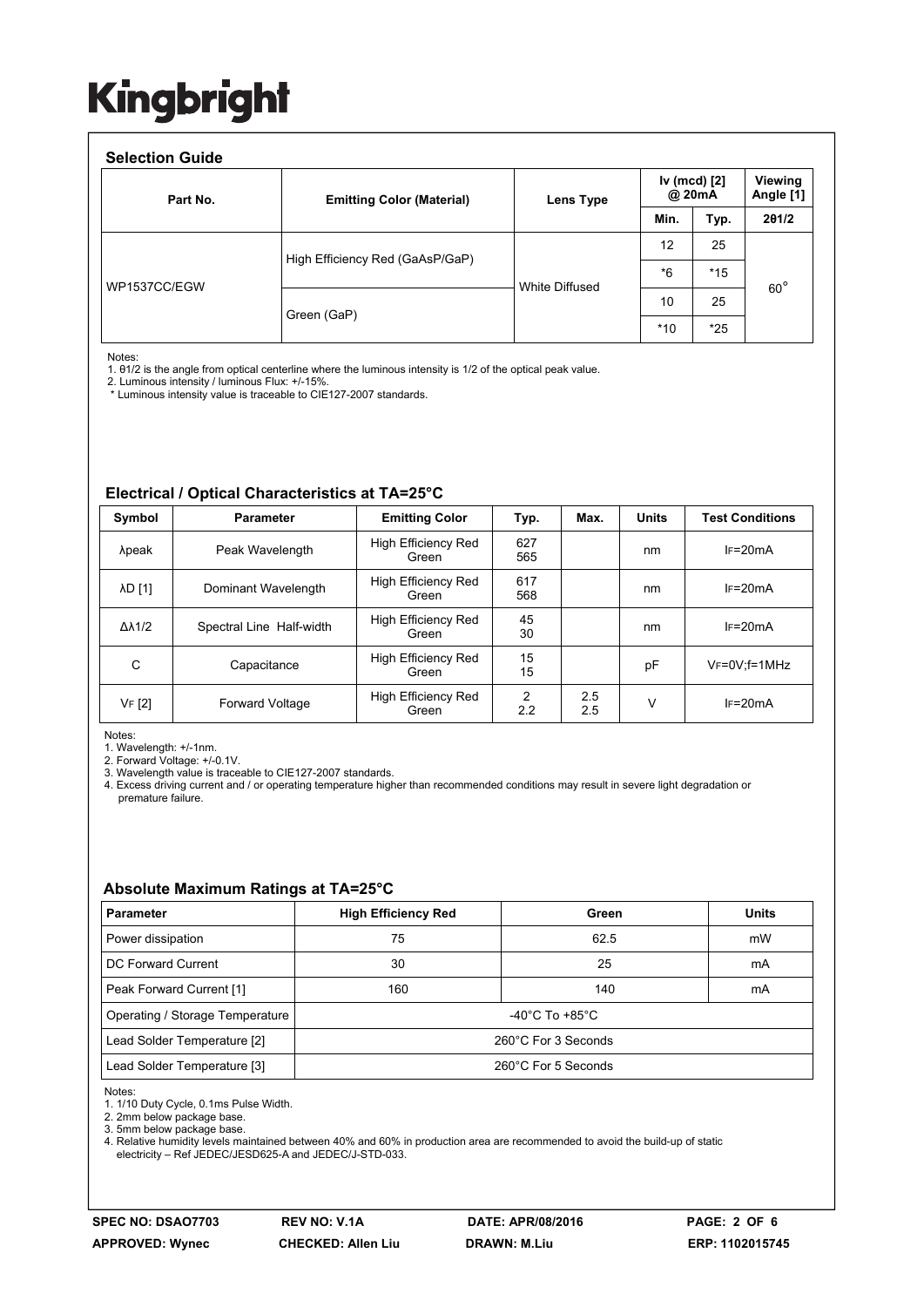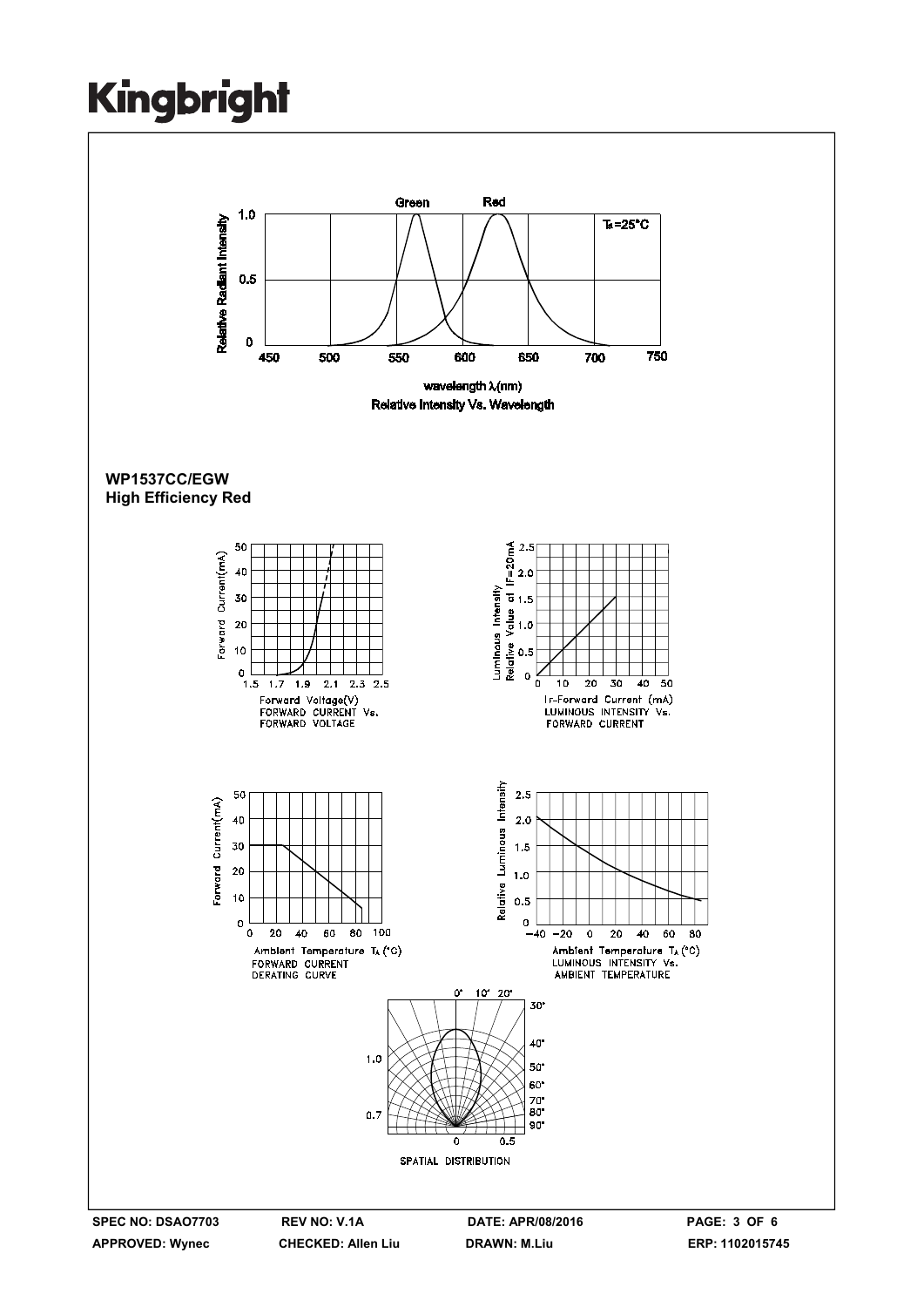

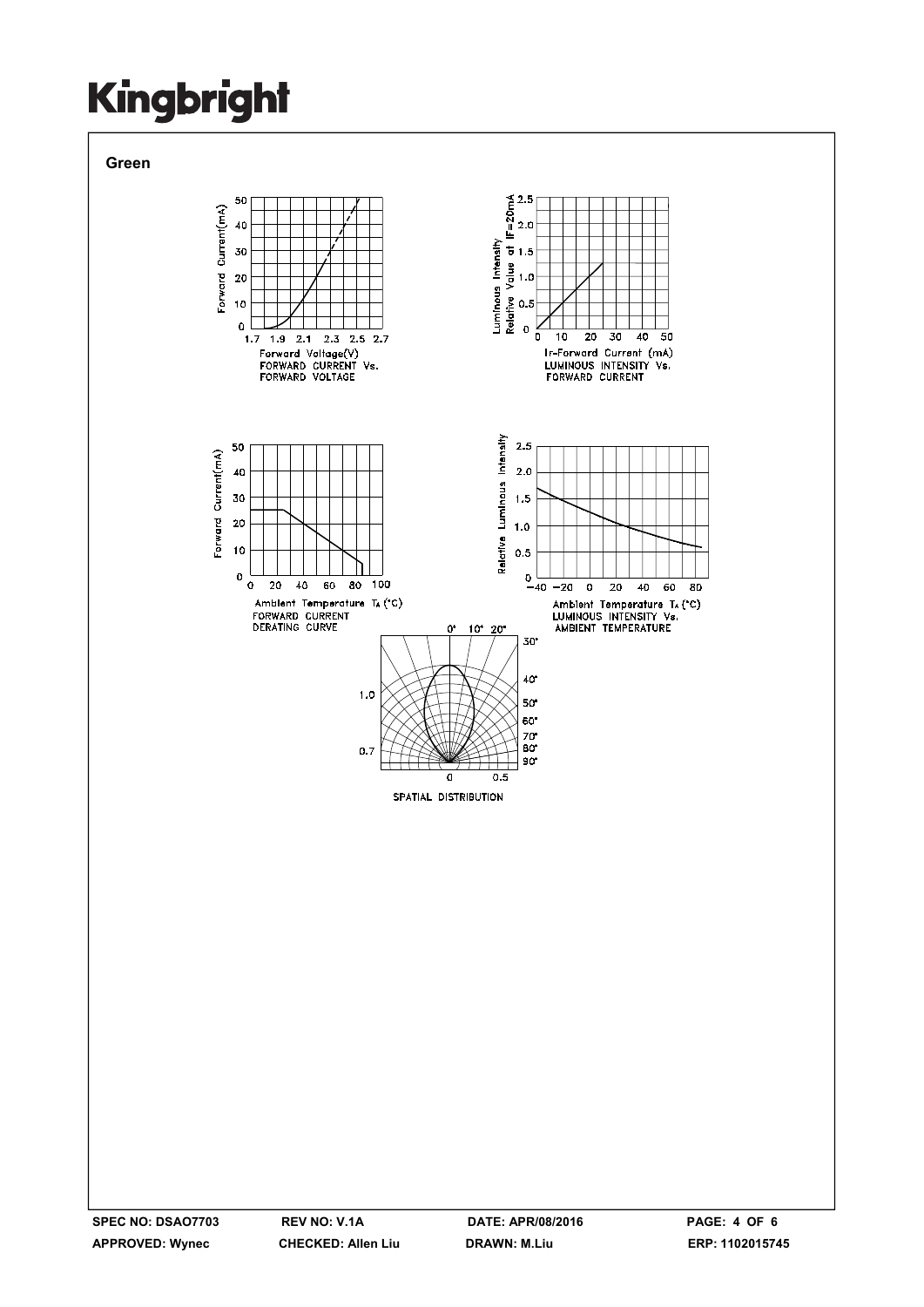

- 2. The part number, type, and specifications mentioned in this document are subject to future change and improvement without notice. Before production usage customer should refer to the latest datasheet for the updated specifications.
- 3. When using the products referenced in this document, please make sure the product is being operated within the environmental and electrical limits specified in the datasheet. If customer usage exceeds the specified limits, Kingbright will not be responsible for any subsequent issues.
- 4. The information in this document applies to typical usage in consumer electronics applications. If customer's application has special reliability requirements or have life-threatening liabilities, such as automotive or medical usage, please consult with Kingbright representative for further assistance.
- 5. The contents and information of this document may not be reproduced or re-transmitted without permission by Kingbright.
- 6. All design applications should refer to Kingbright application notes available at http://www.KingbrightUSA.com/ApplicationNotes

**SPEC NO: DSAO7703 REV NO: V.1A DATE: APR/08/2016 PAGE: 5 OF 6**